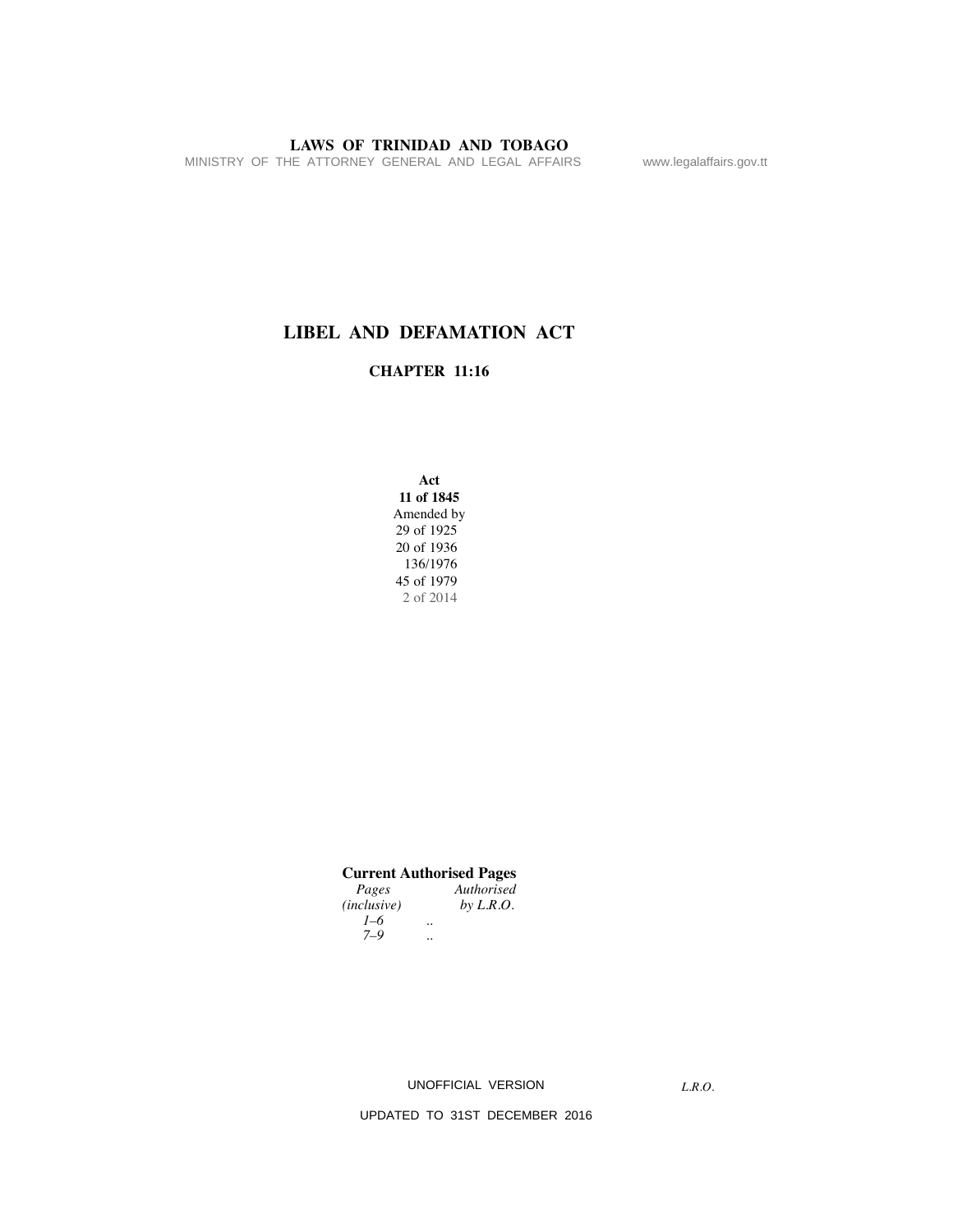**LAWS OF TRINIDAD AND TOBAGO**<br>GENERAL AND LEGAL AFFAIRS www.legalaffairs.gov.tt MINISTRY OF THE ATTORNEY GENERAL AND LEGAL AFFAIRS

2 **Chap. 11:16** *Libel and Defamation*

# **Note on Subsidiary Legislation**

This Chapter contains no subsidiary legislation.

UNOFFICIAL VERSION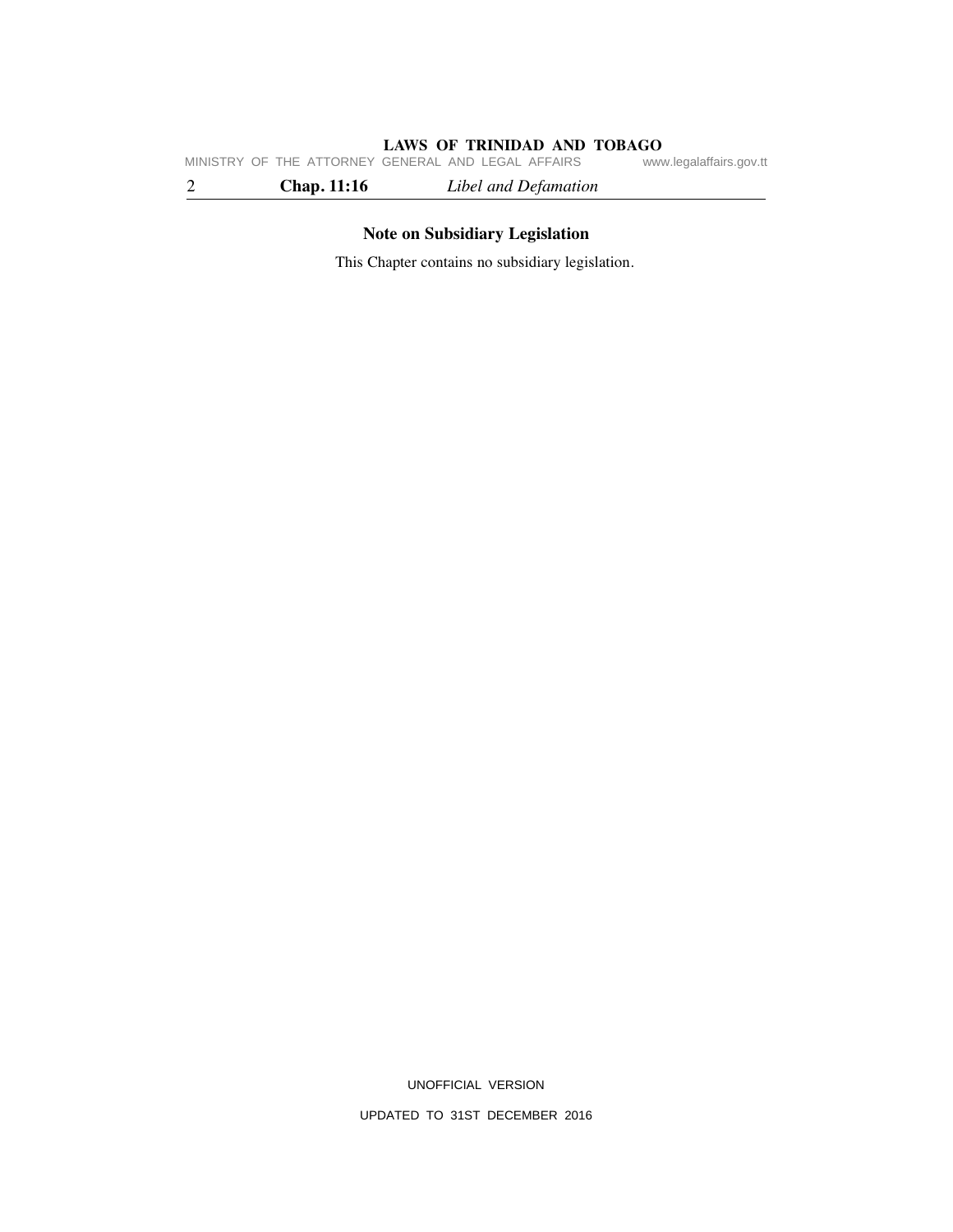MINISTRY OF THE ATTORNEY GENERAL AND LEGAL AFFAIRS www.legalaffairs.gov.tt

 *Libel and Defamation* **Chap. 11:16** 3

**CHAPTER 11:16**

#### **LIBEL AND DEFAMATION ACT**

#### ARRANGEMENT OF SECTIONS

#### **SECTION**

#### 1. Short title.

- 2. When action for defamation maintainable.
- 3. The truth may be pleaded by way of justification.
- 4. Offer of apology admissible in mitigation of damages.
- 5. Actions against newspaper.
- 6. Words imputing unchastity to woman, actionable.
- 7. Costs in civil actions.
- 8. False, defamatory libel.
- 9. *(Repealed by Act No. 2 of 2014).*
- 10. Proceedings on trial of indictment for defamatory libel.
- 11. Evidence to rebut *prima facie* case of publication by an agent.
- 12. Costs in private prosecutions.
- 13. Newspaper reports of proceedings in Court privileged. Restriction on publication of reports of judicial proceedings. Penalties. Who may be convicted. Exceptions.
- 14. Newspaper reports of proceedings of public meetings and of certain bodies and persons privileged.
- 15. Consolidation of actions.
- 16. Power to defendant to give certain evidence in mitigation of damages.
- 17. Sanction of Director of Public Prosecutions required for prosecution.

UNOFFICIAL VERSION

*L.R.O.*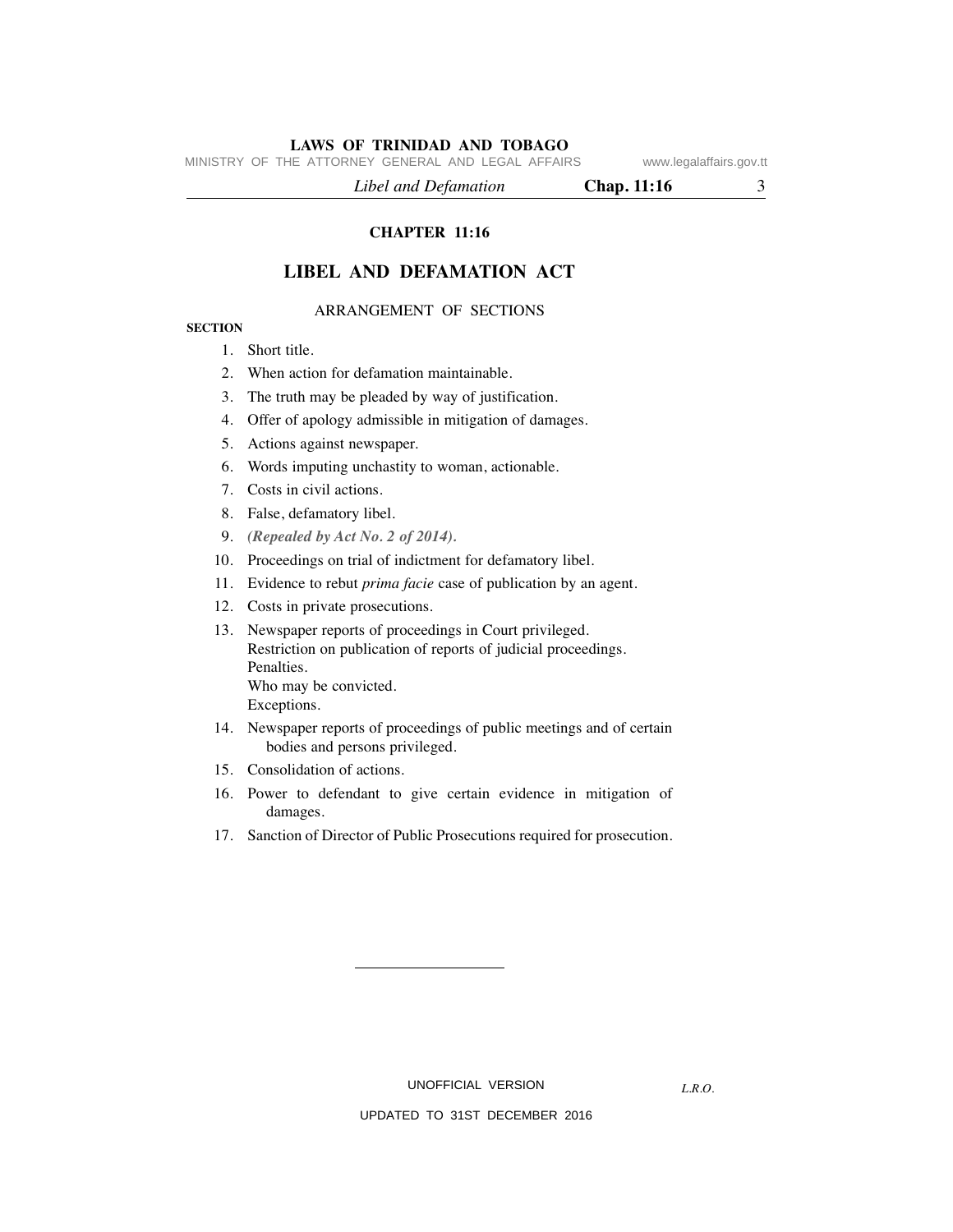MINISTRY OF THE ATTORNEY GENERAL AND LEGAL AFFAIRS www.legalaffairs.gov.tt

4 **Chap. 11:16** *Libel and Defamation*

#### **CHAPTER 11:16**

#### **LIBEL AND DEFAMATION ACT**

**An Act respecting defamatory words and libel.**

1950 Ed. Ch. 4. No. 10. 11 of 1845. Commencement.

#### [26TH JANUARY 1846]

Short title.

 **1.** This Act may be cited as the Libel and Defamation Act.

When action for defamation maintainable.

 **2.** No action for defamation shall be maintainable in any Court of justice in Trinidad and Tobago in respect of words spoken, except in those cases in which an action would be maintainable in respect of the same words in England.

The truth may be pleaded by way of justification.

 **3.** In any action for defamation or for libel, the defendant may plead the truth of the matters charged by way of justification in the same manner as he might do in a like action in a Court in England and the plea shall be a sufficient answer in law to any such action; and if, on the issue joined on such plea, a verdict is given for the defendant, the defendant shall have final judgment and recover his costs of suit.

Offer of apology admissible in mitigation of damages.

 **4.** In any action for defamation, the defendant may (after notice in writing of his intention to do so duly given to the plaintiff at the time of filing or delivering the plea in the action) give in evidence in mitigation of damages, that he made or offered an apology to the plaintiff for the defamation before the commencement of the action or as soon afterwards as he had an opportunity of doing so in case the action was commenced before there was an opportunity of making or offering the apology.

Actions against newspaper.

 **5.** In any action for a libel contained in any public newspaper or other periodical publication, it shall be competent to the defendant to plead that the libel was inserted in the newspaper or other periodical publication without actual malice, and without gross negligence, and that before the commencement of the action, or at the earliest opportunity afterwards, he inserted in the newspaper or other periodical publication a full apology for the libel, or, if the

> UNOFFICIAL VERSION UPDATED TO 31ST DECEMBER 2016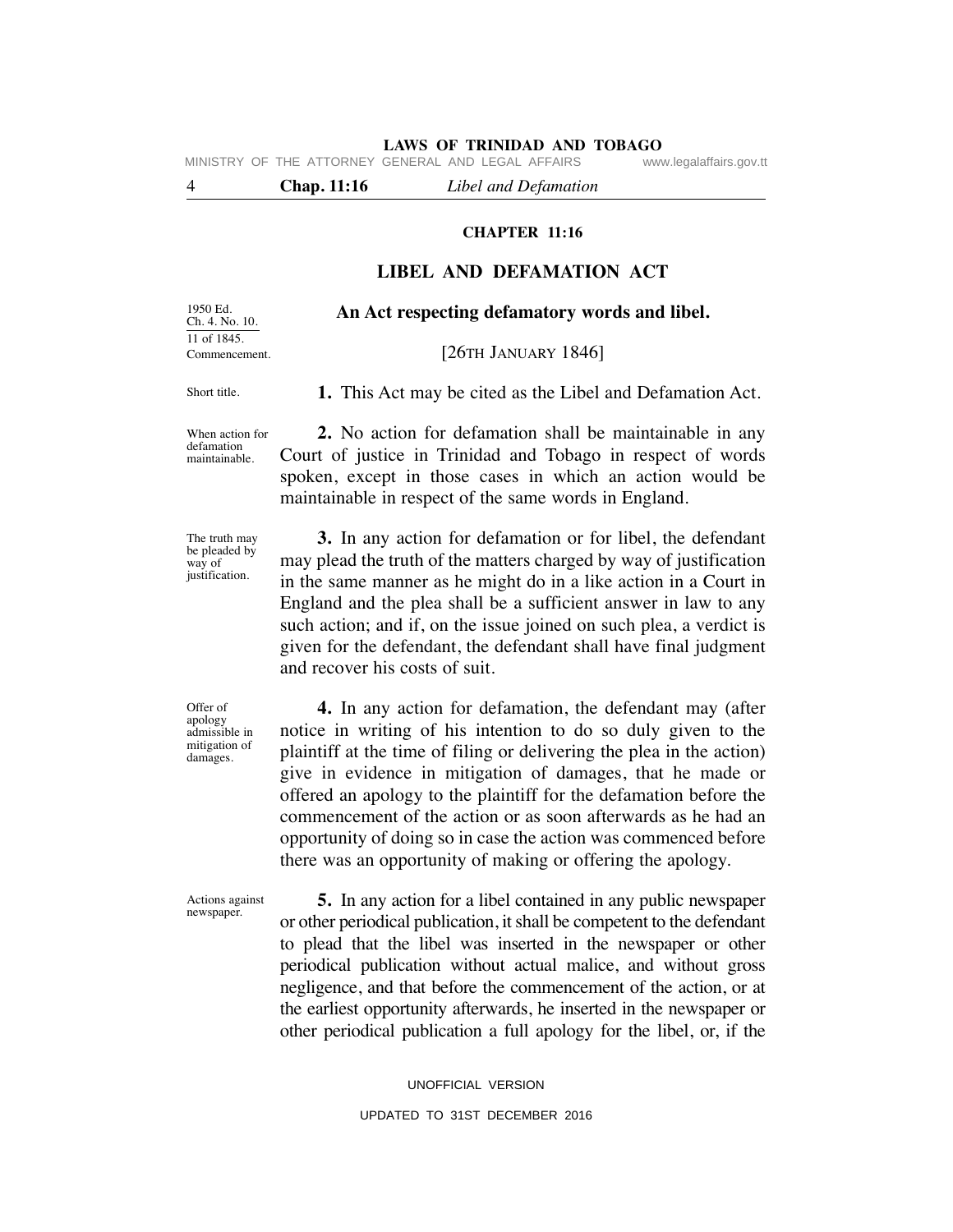| LAND VI INDIDID IND IVERSITY                       |                         |  |
|----------------------------------------------------|-------------------------|--|
| MINISTRY OF THE ATTORNEY GENERAL AND LEGAL AFFAIRS | www.legalaffairs.gov.tt |  |
| Libel and Defamation                               | <b>Chap.</b> 11:16      |  |

newspaper or periodical publication in which the libel appeared is ordinarily published at intervals exceeding one week, had offered to publish the apology in any newspaper or periodical publication to be selected by the plaintiff in the action; and every such defendant shall, upon filing such plea, be at liberty to pay into Court a sum of money by way of amends for the injury sustained by the publication of the libel; and the payment into Court shall be of the same effect and be available in the same manner and to the same extent as any payment into Court under the rules of the Supreme Court.

**LAWS OF TRINIDAD AND TOBAGO**

**6.** Words spoken and published which impute unchastity or Words imputing adultery to any woman or girl shall not require special damage to render them actionable; but in any action for words spoken and made actionable by this section, a plaintiff shall not recover more costs than damages, unless the Court certifies that there was reasonable ground for bringing the action.

**7.** In all actions for libel or slanderous words spoken, to be Costs in civil sued or prosecuted by any person in the High Court, if upon the  $\frac{145}{145}$  of 1979]. trial the damages are found and assessed under one hundred dollars, then the plaintiff in the action shall have and recover only so much costs as the damages so given or assessed amount to, any law, custom, or usage to the contrary notwithstanding.

8. If any person maliciously publishes any defamatory libel, False, knowing the same to be false, he is liable on conviction to libel. imprisonment for two years and to pay such fine as the Court directs.

 **9.** *(Repealed by Act No. 2 of 2014)*.

**10.** (1) On the trial of any indictment for a defamatory libel, Proceedings on the defendant having pleaded the plea as mentioned in this indictment for section, the truth of the matters charged may be enquired into, but libel. shall not amount to a defence, unless it was for the public benefit that the matters charged should be published; and to entitle the defendant to give evidence of the truth of the matters charged as a defence to the indictment, it shall be necessary for the

> UNOFFICIAL VERSION UPDATED TO 31ST DECEMBER 2016

unchastity to woman, actionable.

actions.

defamatory

trial of defamatory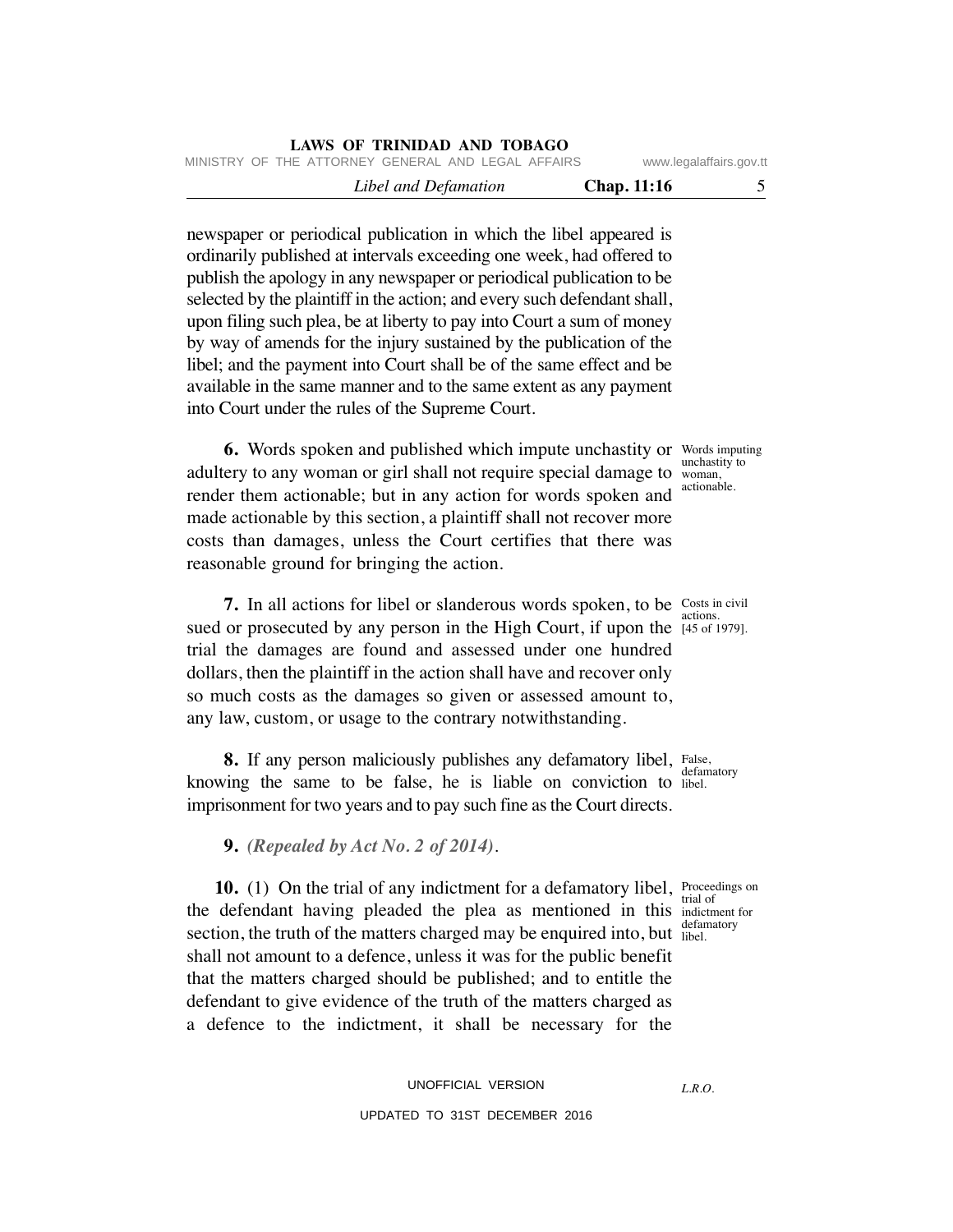MINISTRY OF THE ATTORNEY GENERAL AND LEGAL AFFAIRS www.legalaffairs.gov.tt

6 **Chap. 11:16** *Libel and Defamation*

defendant in pleading to the indictment to allege the truth of the matters charged in the manner required in pleading a justification to an action for defamation, and further to allege that it was for the public benefit that the matters charged should be published, and the particular fact or facts by reason whereof it was for the public benefit that the matters charged should be published, to which plea the prosecutor shall be at liberty to reply generally denying the whole thereof; but if after the plea the defendant is convicted on the indictment, it shall be competent to the Court in pronouncing sentence to consider whether the guilt of the defendant is aggravated or mitigated by the plea, and by the evidence given to prove or disprove it.

 (2) The truth of the matters charged in the alleged libel complained of by the indictment shall in no case be enquired into without such plea or justification; and, in addition to such plea, it shall be competent to the defendant to plead a plea of not guilty.

 (3) Nothing contained in this Act shall take away or prejudice any defence under the plea of not guilty which is competent to the defendant to make under the plea to an action or indictment for defamatory words or libel.

 **11.** Whenever, upon the trial of any indictment for the publication of a libel under the plea of not guilty, evidence is given which establishes a presumptive case of publication against the defendant by the act of any other person by his authority, it shall be competent to the defendant to prove that the publication was made without his authority, consent, or knowledge, and that the publication did not arise from want of due care or caution on his part.

Costs in private prosecutions.

Evidence to rebut *prima facie* case of publication by an agent.

> **12.** In the case of an indictment by a private prosecutor for the publication of any defamatory libel, if judgment is given for the defendant, he is entitled to recover from the prosecutor the costs sustained by the defendant by reason of the indictment; and upon a special plea of justification to the indictment, if the issue is found for the prosecutor, he is entitled to recover from the defendant the costs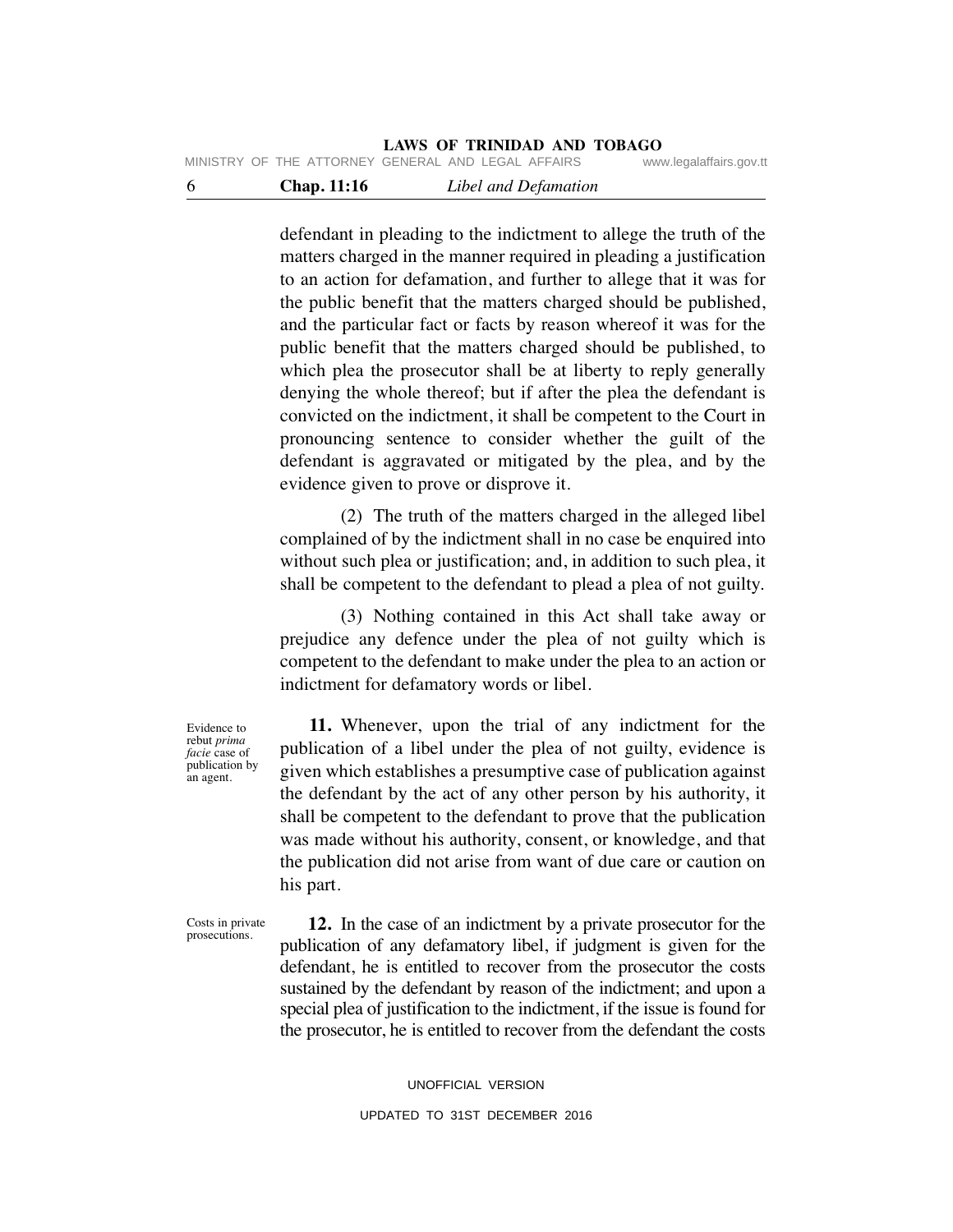| LAWS OF INIMIDAD AND TODAUU<br>MINISTRY OF THE ATTORNEY GENERAL AND LEGAL AFFAIRS |             | www.legalaffairs.gov.tt |
|-----------------------------------------------------------------------------------|-------------|-------------------------|
| Libel and Defamation                                                              | Chap. 11:16 |                         |

sustained by the prosecutor by reason of the plea, such costs to be recovered by the defendant or prosecutor respectively to be taxed by the proper officer of the Court before which the indictment is tried.

**LAWS OF TRINIDAD AND TOBAGO**

13. (1) A fair and accurate report in any newspaper of Newspaper reports of proceedings publicly heard before any Court exercising judicial reports of proceedings in authority shall, if published contemporaneously with the  $\frac{C_{\text{out}}}{\text{critic}}$ privileged. proceedings, be privileged, but nothing in this section shall authorise the publication of blasphemous or indecent matter.

(2) It is an offence to print or publish, or cause or Restriction on procure to be printed or published—

publication of reports of judicial

- $(a)$  in relation to any judicial proceedings, any  $_{\text{proceedings}}^{ \text{Juadral}}$ indecent matter or indecent medical, surgical or physiological details being matter or details the publication of which would be calculated to injure public morals;
	- *(b)* in relation to any judicial proceedings for dissolution of marriage, for nullity of marriage, or for judicial separation, any particulars other than the following, that is to say:
		- (i) the names, addresses and occupations of the parties and witnesses;
		- (ii) a concise statement of the charges, defences and countercharges in support of which evidence has been given;
		- (iii) submissions on any point of law arising in the course of the proceedings, and the decision of the Court thereon;
		- (iv) the judgment of the Court and observations made by the Judge in giving judgment.

 (3) Nothing in subsection (2) shall be held to permit the publication of anything contrary to the provisions of paragraph*(a)* of that subsection.

(4) Any proprietor, editor, master printer, or publisher Penalties. who acts in contravention of this section is, in respect of each  $\frac{W_{\text{ho may be}}}{\text{empirical}}$ offence, liable on summary conviction to a fine of twenty thousand dollars and to imprisonment for four months.

convicted.

UNOFFICIAL VERSION

*L.R.O.*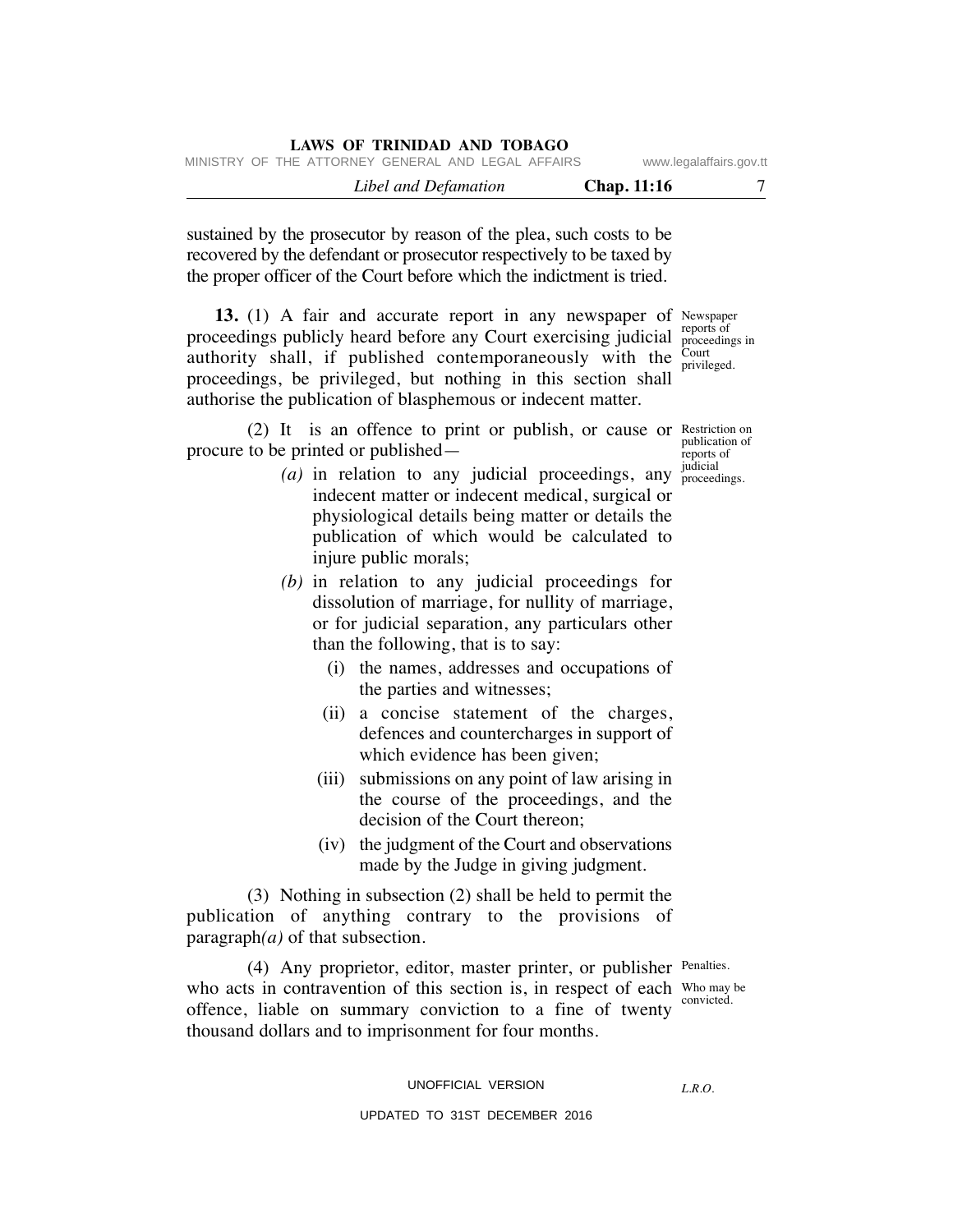| -8 | <b>Chap.</b> 11:16 | Libel and Defamation                               |                        |
|----|--------------------|----------------------------------------------------|------------------------|
|    |                    | MINISTRY OF THE ATTORNEY GENERAL AND LEGAL AFFAIRS | www.legalaffairs.gov.t |

 (5) Nothing in this section shall apply to the printing of any pleading, transcript of evidence or other document for use in connection with any judicial proceedings or communication to persons concerned in the proceedings, or to the printing or publishing of any notice or report in pursuance of the directions of the Court; or to the printing or publishing of any matter in any separate volume or part of any *bona fide* series of law reports which does not form part of any other publication and consists solely of report of proceedings in Courts of law, or in any publication of a technical character *bona fide* intended for circulation among members of the legal or medical professions.

Newspaper reports of proceedings of public meetings and of certain bodies and persons privileged.

Exceptions.

 **14.** (1) A fair and accurate report published in any newspaper of the proceedings of a public meeting, or (except where neither the public nor any newspaper reporter is admitted) of any meeting of a council, board, or local authority formed or constituted under the provisions of any written law or of any committee appointed by any of the above-mentioned bodies, and the publication at the request of any Government office or department of any notice or report issued by them for the information of the public shall be privileged, unless it is proved that the report or publication was published or made maliciously.

 (2) The protection intended to be afforded by this section shall not be available as a defence in any proceedings if it is proved that the defendant has been requested to insert in the newspaper in which the report or other publication complained of appeared a reasonable letter or statement by way of contradiction or explanation of such report or other publication, and has refused or neglected to insert the same.

(3) Nothing in this section—

- *(a)* shall authorise the publication of any blasphemous or indecent matter; or
- *(b)* shall be deemed or construed to limit or abridge any privilege now by law existing, or to protect the publication of any matter not of public concern and the publication of which is not for the public benefit.

UNOFFICIAL VERSION UPDATED TO 31ST DECEMBER 2016